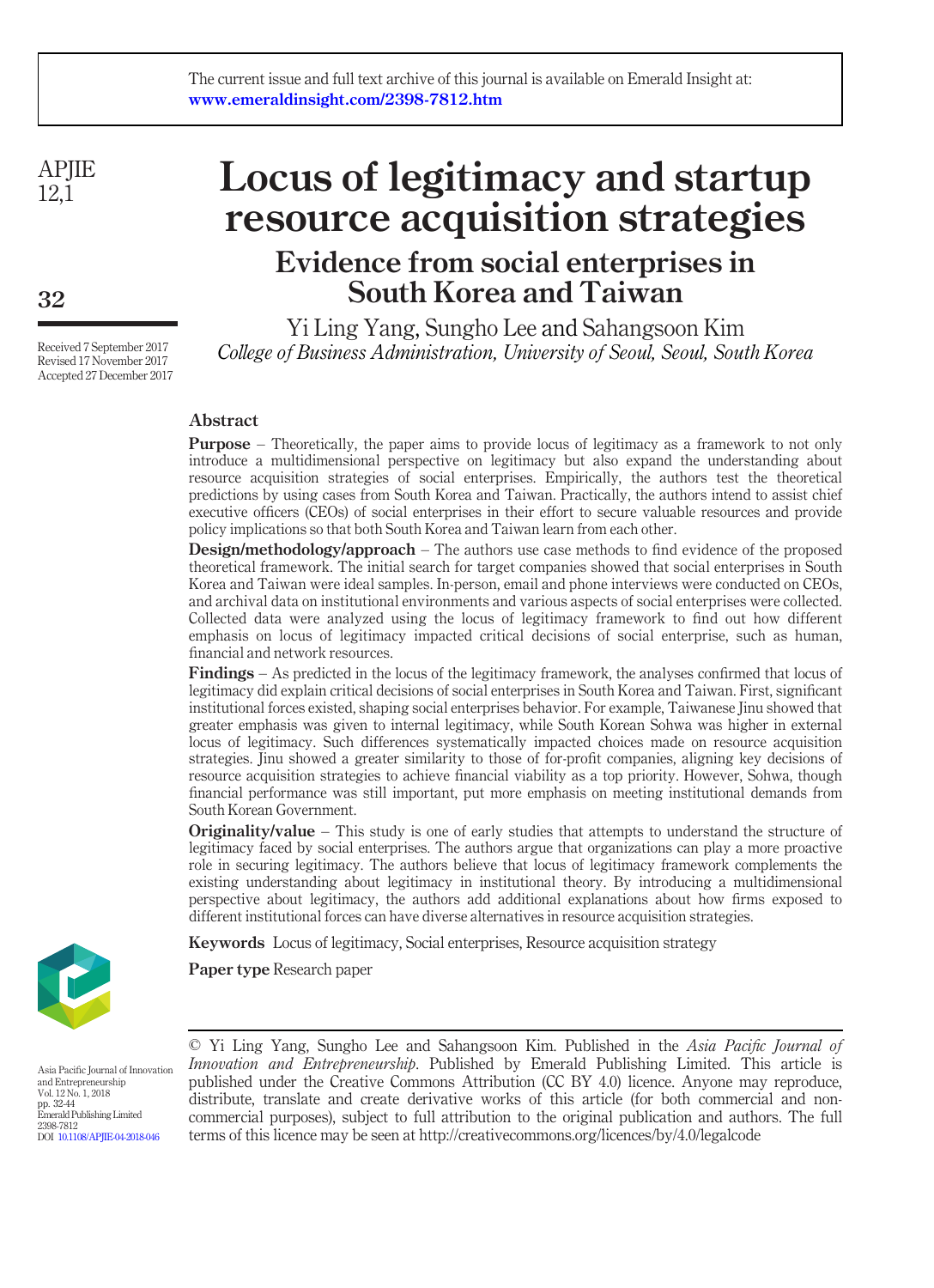# 1. Introduction

How startups acquire resources necessary for survival and growth is an essential question in entrepreneurship studies ([Parida](#page-11-0) et al., 2016). Because resource acquisition strategy is relevant to the creation and development of organizations, this topic has received sufficient scholastic attention and contributions from strategic management field [\(Zhao and](#page-12-0) [Lounsbury, 2016](#page-12-0)). Recently, theoretical and practical needs to understand entrepreneurial activities shed new lights on the significance of the resource acquisition strategy [\(Armanios](#page-11-1) et al.[, 2016](#page-11-1)).

What existing body of literature fundamentally agrees on is that organizations are motivated to participate in exchange behavior with external entities to secure resources. Traditionally, this exchange behavior involves organizations' action that is purposefully carried out to meet the demands of resource holders, forming a dependence relationship between the giver and the taker of resources [\(Seo, 2016](#page-12-1)). Researchers investigated the characteristics of parties involved in exchange behavior, mechanisms of transactions, antecedents predicting the success of resource acquisition and outcomes of resource acquisition strategies [\(Lofsten, 2016](#page-11-2)).

Existing studies have investigated external and internal conditions as factors influencing the chance of startups receiving investment, and those conditions are isomorphic pressure for startups to meet to earn legitimacy [\(Drover](#page-11-3) *et al.*, 2017). Thus, for startups, securing resources has both material and symbolic meanings. However, an interesting question is how startups manage the balance between conflicting goals and demands as they try to secure critical resources ([Armanios](#page-11-1) *et al.*, 2016). This question is particularly relevant to the understanding of how social enterprises balance this tension in seeking both social and economic values.

Theoretically, we are motivated to understand the locus of legitimacy. Studies about legitimacy view legitimacy as an approval come from outside ([Dowling and Pfeffer, 1975](#page-11-4); [Suchman, 1995](#page-12-2); Wang et al.[, 2017\)](#page-12-3). However, organizations can create legitimacy of their own. Furthermore, we push our understanding of how organizations deal with legitimacy so that they can strike a balance between different kinds of legitimacy to secure critical resources. Empirically, by studying social enterprises from two similar but different institutional environments, we intend to support the theoretical argument about the locus of legitimacy. And our last motivation is to provide managerial implications to entrepreneurs when they think about challenges from in and out of organizations and strategic choices about resource acquisition.

We propose a framework that may explain how social enterprises choose different types of resource acquisition strategies. Drawing from the lessons of institution theory, we introduce locus of legitimacy. Through a theoretical investigation, we review the contributions and limitations of legitimacy from existing institutional theory in explaining social enterprises' behavior and compare it with *locus* of legitimacy. We provide a set of propositions and report a short case study on social enterprises from South Korea and Taiwan. We show how locus of legitimacy explains the resource acquisition strategies of social enterprises from Korea and Taiwan.

#### 2. Theory building

#### 2.1 Social enterprises

Social enterprises emerged to solve the problem of the market, government and voluntary failure. Social enterprises first started in the UK and later emerged in the USA. Social enterprises appeared in Asia to solve social problems during the Asian Crisis [\(Mingxiu and](#page-11-5) [Yanru, 2011\)](#page-11-5). Social enterprises were motivated to offer solutions to social problems, and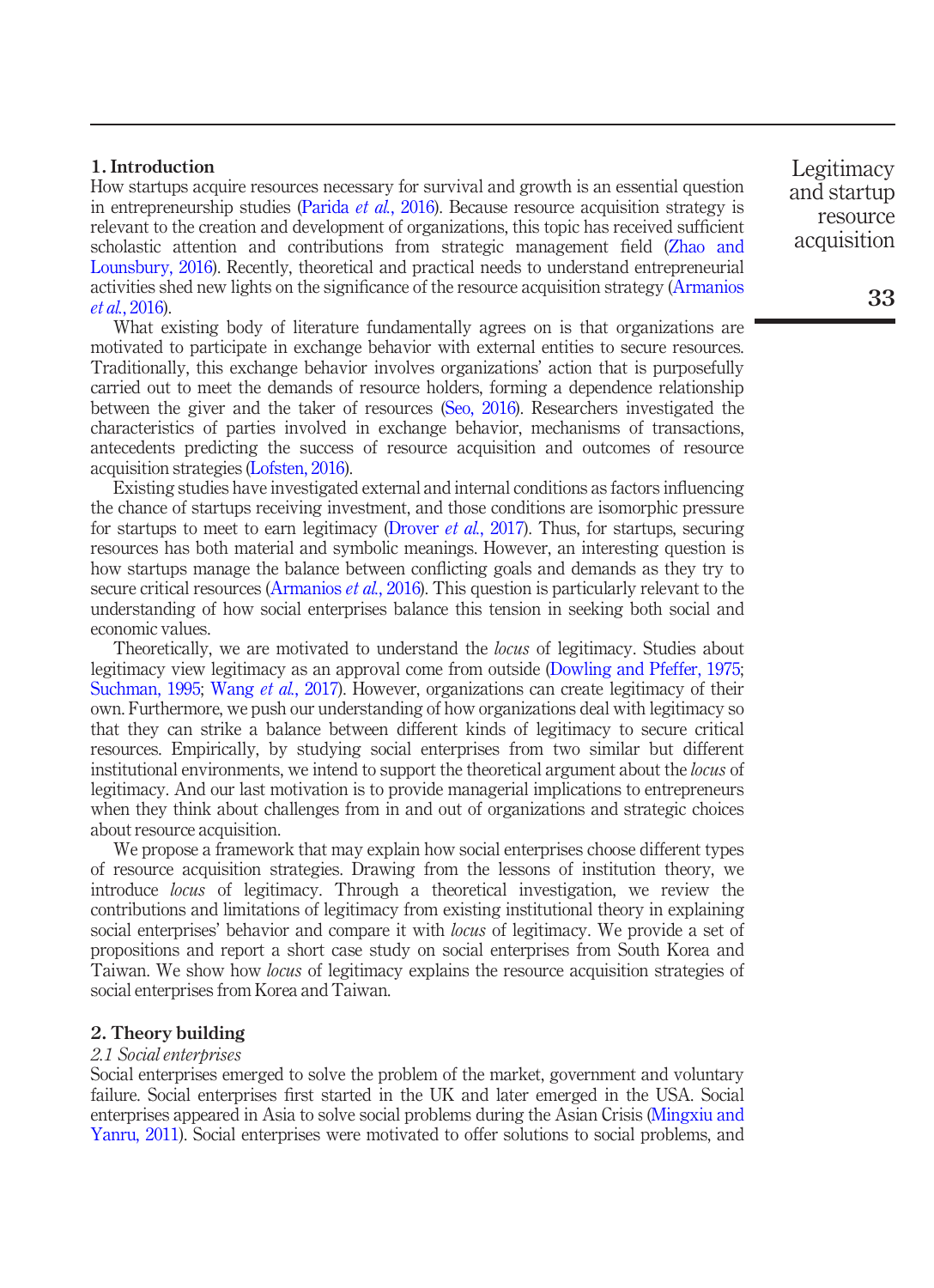their actions were viewed "jointly pro-socially and financially motivated" ([Dart, 2004](#page-11-6)). Social enterprises differ from traditional non-profit organizations in that social enterprises openly acknowledge their purpose as seeking economic and social goals. Because of this unique quality, social enterprises are different from ordinary for-profit startups. Though social goals are not necessarily limiting the potential of generating profits, social enterprises often face dilemmas in striking a balance between two goals and sometimes they are criticized for being not prosocial enough or not financially dynamic enough.

As a startup, a social enterprise goes through a process to become fully functional as a business organization and faces similar challenges as its more profit-oriented counterpart does. For example, founders of social enterprises identified problems in society and transform problems into opportunities. They also struggle to find ways to solve the problems and put together resources. Social enterprises and ordinary startups share more similarities and differences. Thus, the differences come not from the entrepreneurial process founders go through but from making sense out of pursuing dual goals of economic and social.

#### 2.2 Founding conditions and imprinting

Organizations are in multidimensional contexts, and behavior of organizations are socially interpreted and given meanings following the norms of the society. New organizations will be profoundly impacted by conditions where they belong to, and the founding conditions have lasting influences ([Stinchcombe, 1965](#page-12-4); [Boeker, 1989;](#page-11-7) [Johnson, 2007\)](#page-11-8). [Stinchcombe](#page-12-4) [\(1965\)](#page-12-4) argued that "[...] organizational forms and types have a history, and that this history determines some aspects of the present structure of organizations of that type". Organizations function efficiently and are well institutionalized only in some specific forms and types. History of organizational forms influences the formation of organizational structure, through which they remain relatively stable. However, if new organizations have no historical contexts, they will have difficulty making sense of how to follow the norms in the society and they will be likely to face critical problems: liability of newness.

Founding contexts is significantly related to an organization's legitimacy [\(Johnson, 2007;](#page-11-8) [Milanov and Fernhaber, 2009\)](#page-11-9). [Johnson \(2007\)](#page-11-8) argued two phases of legitimacy:

- (1) the active incorporation of environmentally available elements into the new organization by the entrepreneurs engaged in its creation; and
- (2) reproduction of some portion or version of these elements beyond the founding phase.

[Johnson \(2007\)](#page-11-8) suggested that when an organization emerges, imitation of the "legitimate forms" would be a useful strategy to acquire and utilize more resources for the founder. Only when the organization conforms to the imprinting force will it gain legitimacy and survive. Likewise, this could be the mimetic behavior that helps an organization to maximize legitimacy ([DiMaggio and Powell, 1983](#page-11-10)).

[Milanov and Fernhaber \(2009\)](#page-11-9) studied imprinting through alliance network of startups. They suggested that the network size and centrality of a startup's initial partner are significantly related to the size of a startup's current network. Potential partners of the focal organization tend to evaluate startups' attractiveness through its initial partners because startups usually do not have much performance at the time of the founding. When initial partners are firms with a good reputation and big network size, the startup might possess a big potential. Consequently, partnering with a firm that already has access to existing networks may increase the startup's legitimacy in the eyes of potential partners. In sum,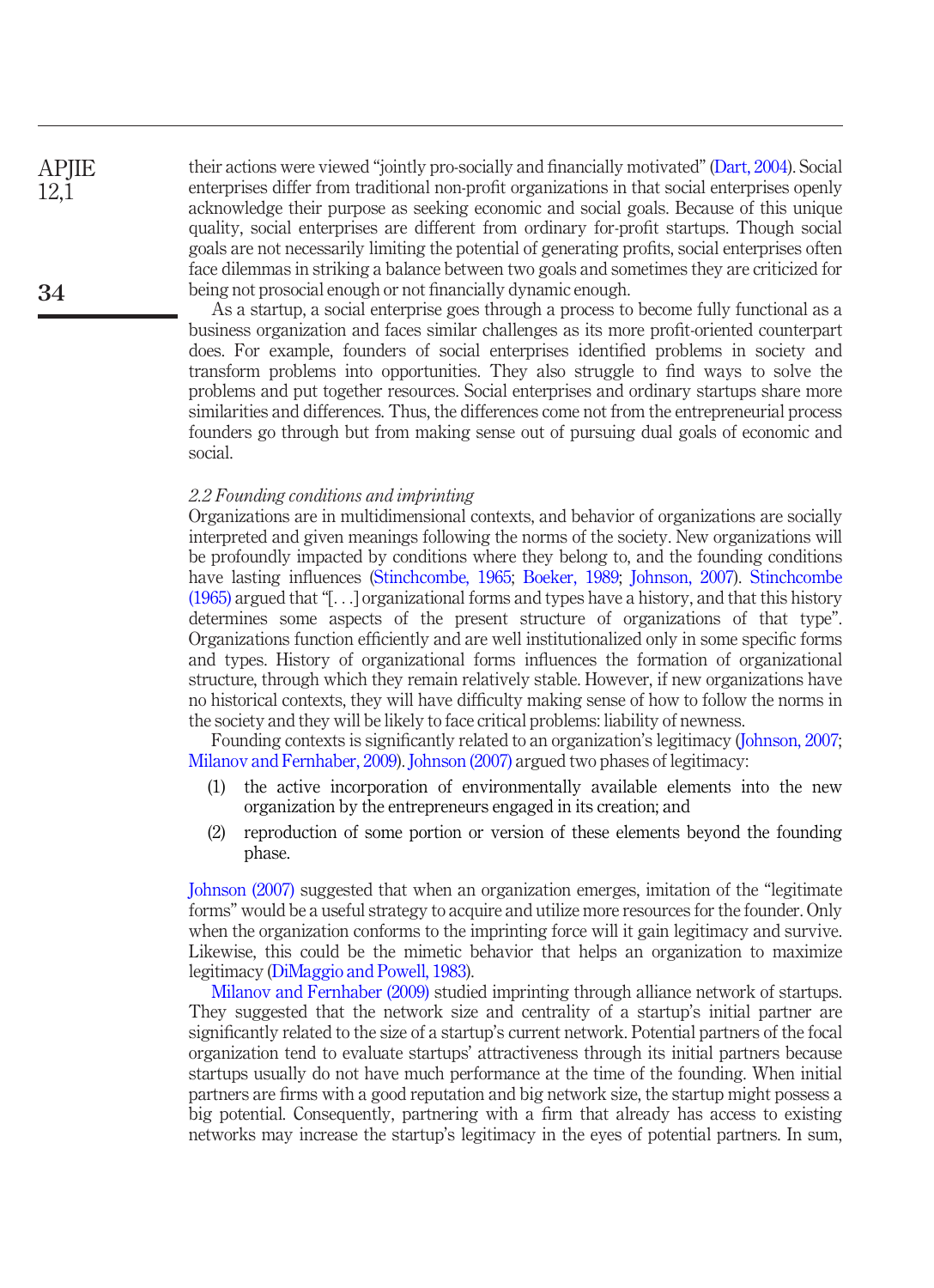founding conditions impact a startup's legitimacy and further influences its resource acquisition strategies.

#### 2.3 Resource acquisition and legitimacy

Legitimacy is "a generalized perception that the actions of an entity are desirable, proper, or appropriate within some socially constructed system of norms, values, beliefs, and definitions" [\(Suchman, 1995\)](#page-12-2). Legitimacy is also related to organizational goals and resources ([Dart, 2004](#page-11-6)). If the society legitimates an organization, it shall show activities corresponding to the goals of the organization itself [\(Dowling and Pfeffer, 1975](#page-11-4)) or the expectation of the outsider ([Suchman, 1995\)](#page-12-2). Legitimacy is determined by the operation and output as well as by the goals of the organization.

Society gives organization legitimated elements ([Zucker, 1987\)](#page-12-5) that are constraining or enabling organizational behavior [\(Dowling and Pfeffer, 1975](#page-11-4)). Legitimacy plays the role of a guideline for organizations to make decisions because only when an organization gains and maintains legitimacy, will the organization gain access to societal resources [\(Zucker, 1987\)](#page-12-5). Legitimacy, therefore, can be viewed as a strategy guideline requiring interpretations.

Organizations survive when they gain enough legitimacy. Gaining enough proper legitimacy is one of the most significant challenges for startups. Legitimacy is a "solution" for the startup's liability of newness problem. Also, obtaining legitimacy proves social worthiness and is helpful to startups when they mobilize resources from the environment [\(Oliver, 1991\)](#page-11-11). Thus, legitimacy plays a significant role in the process of resource acquisition, survival and growth for startups [\(Dowling and Pfeffer, 1975;](#page-11-4) [Zimmerman and](#page-12-6) [Zeitz, 2002\)](#page-12-6).

In sum, the current interpretation of legitimacy is that it is given to organizations when they display appropriate qualities to the norms formulated by social consensus. If successful, organizations gain permission to operate and access resources. In a sense, the process is top–down and organizations are expected to align internal activities to the demand from essential stakeholders with the ability to grant legitimacy. Organizations seem to follow the strategic guidelines prescribed by the legitimacy and only make tactical decisions with limited freedom of choice.

#### 2.4 Locus of legitimacy

Researchers have presented different interpretations of legitimacy. For example, [Zucker](#page-12-5) [\(1987\)](#page-12-5) argued that we can view the organization as an institution as we see the environment as an institution. Environment as institution indicates that institutional pressure comes from outside. Contrarily, an organization as institution emphasizes institutional pressure from inside. [Oliver \(1991\)](#page-11-11) also suggested workings of multiple external pressures that constrain organizational choices:

- institutional perspective: non-choice behavior constrained by the invisible institution; and
- resource dependence perspective: active choice behavior constrained by visible tasks.

Moreover, [Suchman \(1995\)](#page-12-2) pointed out the difference between strategic approach and institutional approach to legitimacy. The former is an organizational manager looking out, and the latter is society system looking in.

We understand that legitimacy may not always come from outside but that the organization can not only give but also justify legitimacy. Legitimacy may reside inside of the organization. If the organization can assume a more active role in acquiring legitimacy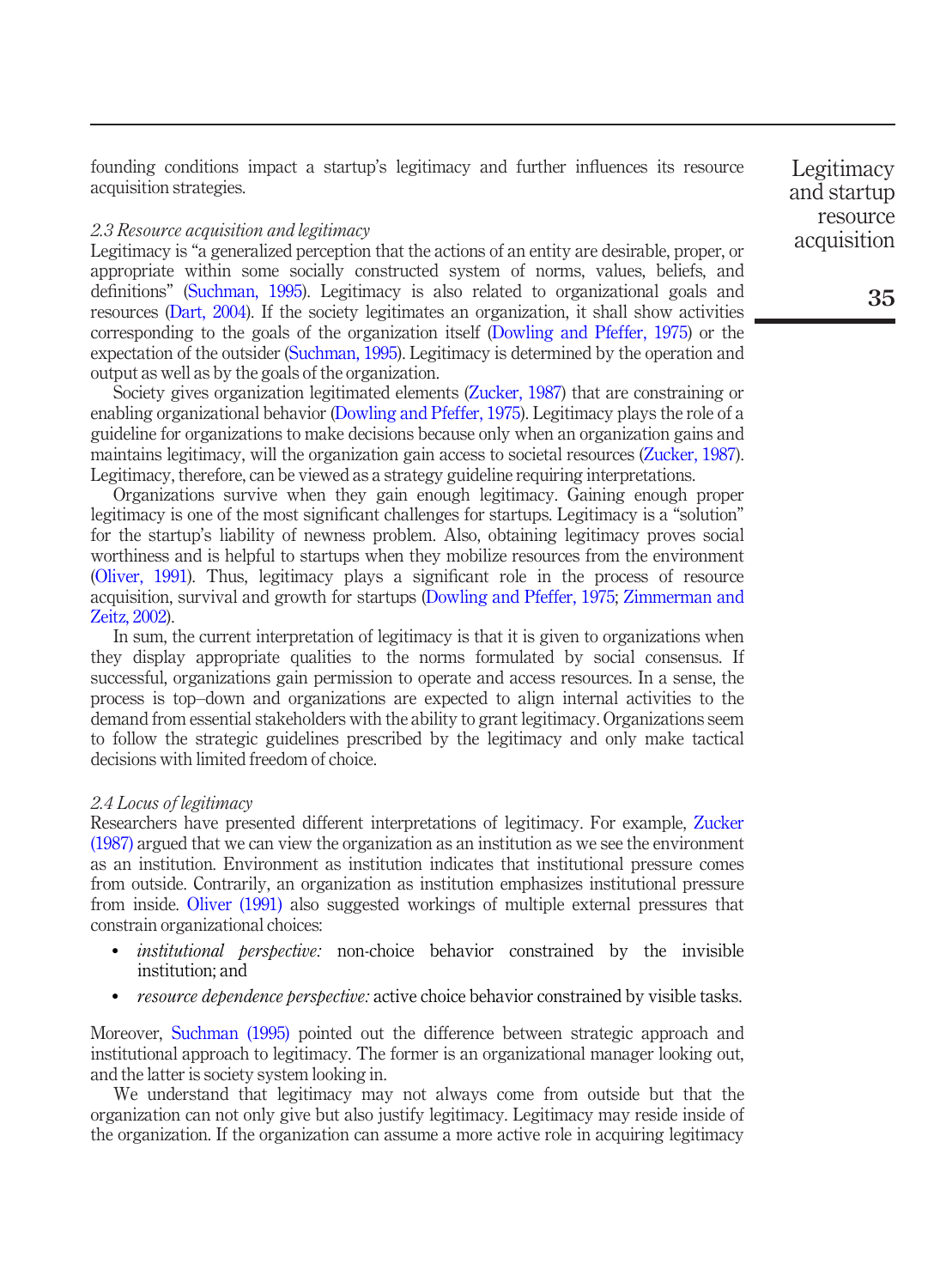by focusing more on goals within organizational boundaries, it is possible that different types of legitimacy may coexist. If the dual origin of legitimacy is possibility, organizations may have more than one choice about how to deal with institutional pressures. In sum, we propose a modified understanding of legitimacy. Specifically, we argue that legitimacy has dual sources: internal and external. Because the argument is about the location where the legitimacy originates, we call it "*locus* of legitimacy".

External legitimacy comes from outside. Existing studies on legitimacy are about external legitimacy because legitimacy is given when organization's actions are desirable, proper, acceptable, predictable or appropriate within the socially constructed system of norms ([Dart, 2004;](#page-11-6) [Dowling and Pfeffer, 1975;](#page-11-4) [Suchman, 1995](#page-12-2)). Conversely, internal legitimacy comes from inside the organization. Legitimacy with internal locus is not an approval by others, but a voluntarily chosen meaning of existence by an organization and its members.

If the locus of legitimacy plays its part and organizations have two sources of legitimacy, there are several scenarios about how organizations align their behavior with legitimacy from different sources. Namely, toward the external and internal *locus* of legitimacy, organizations may choose or be forced to choose how much attention and resources are allocated to satisfy the expectation. Thus, organizations need to deal with varying levels of legitimacy with different loci. [Figure 1](#page-4-0) shows the two-by-two matrix of locus of legitimacy.

### 3. Propositions

We look into how startup's *locus* of legitimacy influences entrepreneurial resource acquisition. Above reviews and discussions lead to the following propositions:

- P1. Locus of legitimacy has a significant impact on a startup's human resource acquisition strategy.
- P1-1. The stronger the emphasis is on external locus of legitimacy, the more likely a startup is to hire employees contributing to conform to external expectations (social values).
- $P1-2$ . The stronger the emphasis is on internal locus of legitimacy, the more likely a startup is to hire employees contributing to achieving internal goals (economic values).



<span id="page-4-0"></span>Figure 1. Locus of legitimacy

36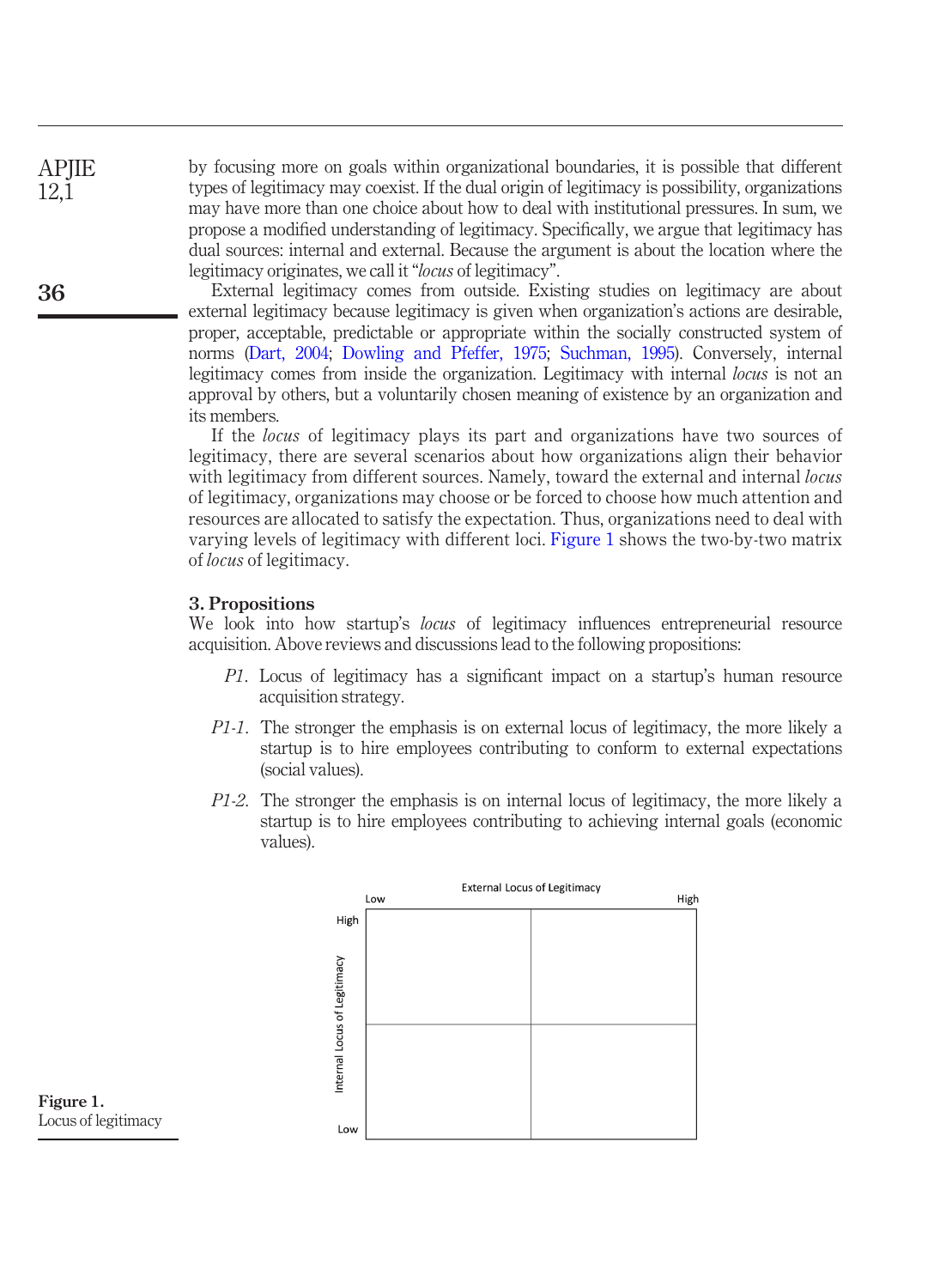- P2. Locus of legitimacy has a significant impact on a startup's financial resource acquisition strategy.
- P2-1. The stronger the emphasis is on external locus of legitimacy, the more likely a startup is to pursue the alternative source of income.
- P2-2. The stronger the emphasis is on internal locus of legitimacy, the more likely a startup is to pursue operating income.
	- P3. Locus of legitimacy has a significant impact on a startup's network resource acquisition strategy.
- P3-1. The stronger the emphasis is on external locus of legitimacy, the more likely a startup is to ally with other organizations relying on external locus of legitimacy.
- P3-2. The stronger the emphasis is on internal locus of legitimacy, the more likely a startup is to ally with other organizations relying on internal locus of legitimacy.

### 4. Methods

A case study is a method that is suitable for answering how and why questions. There are some prejudices toward case study, such as lack of rigor and little basis for scientific generalization. However, a case study is an empirical inquiry that looks into a phenomenon in depth [\(Yin, 2009\)](#page-12-7). An embedded multiple case study is viewed as a stable and reliable method. We use a holistic multiple units case design that contains two cases, one from Korea and the other from Taiwan to advance the understanding on how *locus* of legitimacy influence organization's resource acquisition strategies.

We chose these countries for the following reasons. First, Korea and Taiwan are similar in economic, social and political conditions. Second, these countries have recently experienced a growth in social enterprise. And third, social enterprises in Korea and Taiwan are similar but fundamentally different in key areas where we believe critical to verify the relationship between locus of legitimacy and resource acquisition strategies of social enterprises.

Interviews for Korean social enterprise took place in July 2016, and interviews for Taiwanese social enterprise in August 2016. We interviewed the CEO of each enterprise. The interview began with a prepared question about the history of social enterprise. Then, the CEO talked about the institutional environment and any tangible and intangible influence from the institutional environment. Finally, each CEO was asked to describe how the enterprise was doing regarding human, financial and network resource and how they acquire these resources.

## 5. Analysis

# 5.1 Social enterprises from Korea and Taiwan

5.1.1 Sohwa aram ilteo. In 2006, Sohwa Aram Ilteo was founded as a welfare business in Gwangju Metropolitan City, Korea. Sohwa aims to help persons with disabilities by providing jobs and professional training. Sohwa received "products manufactured by persons with disabilities certification" and become a welfare facility for persons with disabilities in April 2009 and a "social enterprise certification" in May 2011. In 2014, Sohwa got the Korea eco-label from the Korean government. Sohwa expanded its business operation by opening a coffee shop hiring the disabled as staffs in Gwangju in February Legitimacy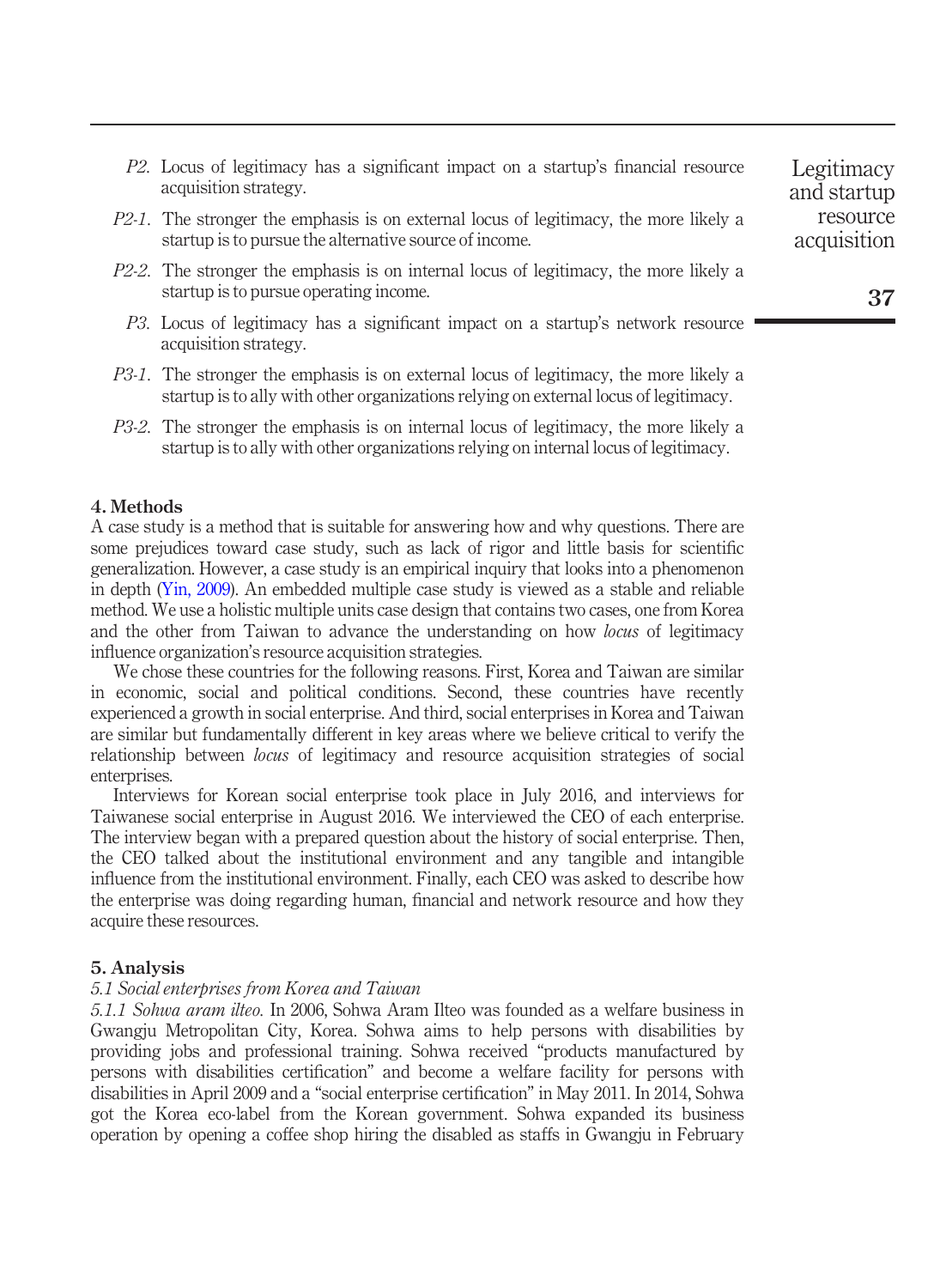2016. Both titles of social enterprise and welfare facility for persons with disabilities allow Sohwa to enjoy preferential treatment.

Sohwa generates revenue by producing eco-friendly effective microorganism (EM) merchandise. EM contains compounded and incubated microorganisms that are safe for people and the environment. Sohwa not only trains employers with disabilities to produce eco-friendly cleanser but also provides eco-friendly product experience education to the general public. Social enterprises including Sohwa that produce environment-friendly merchandise receive more attention than before. However, low brand awareness, relatively less attractive product design and limited product offerings are the weaknesses of Sohwa. The survival chance of Sohwa in the regular market is rapidly decreasing.

Sohwa, as of July 2016, was hiring 42 employees including 36 socially underprivileged and training 22 people with disabilities. Sohwa's revenue consists of 35.6 per cent of operating income, 45.4 per cent of government subsidy, 13.5 per cent of the private donation and 5.5 per cent of other income. Sohwa relies on the geographical link of Gwangju social enterprise network, the religious link of nationwide Catholic social enterprise network and supportive link to the resource platform social enterprise network. Sohwa formed more than 90 per cent of networks by itself, and all network partners came from social-enterprisenetworks. Furthermore, among all network links, resource platform social enterprise networks are only links that contribute to sales.

5.1.2 Jinhu leisure agricultural area. Jinhu Leisure Agricultural Area is in Kouhu Township, Yunlin County. The CEO of Jinhu did not plan to operate a social enterprise at first. Jinhu started as a restaurant in February 2008. Later, Jinhu decided to pivot and embarked on social enterprise with social purposes of solving farmers' unemployment problem and promoting an eco–leisure lifestyle, and generated revenue from produce sales, restaurant operation and food and agricultural education. Jinhu has four business domains: eco-agricultural traveling, food and agriculture education, countryside-style restaurant operation and geographically unique production exhibition sales. Jinhu caught the opportunity and operated a mullet roe business and a business offering participatory experience. Also, the concept of agricultural recreation became popular, which allowed more people to recognize Jinhu. Through agricultural expos, internet marketing and brand managing, Jinhu finds it easy to show itself to the society and attract more customers. Main products include various kinds of dishes, dried mullet roe, rice-flavor noodles and agricultural produce. By combining the employment of socially vulnerable group and traditional-agricultural business with innovation, Jinhu managed to achieve economic and social goals. Afterwards, Jinhu registered as a social enterprise with service field of tourism in 2015. However, Jinhu CEO suggested that there was no significant change after getting social enterprise registration. The social enterprise registration did not attract resources nor more support from society.

Jinhu's human resource consists of 4 permanent positions and 16 temporaries including 2 persons with disabilities, 2 persons from a low-income household and 4 persons of marriage immigrants. Regarding Jinhu's revenue structure, 59.7 per cent came from operating income. The rest comes from private donation (29.5 per cent), government subsidy (5.5 per cent) and other income (5.3 per cent). Jinhu has various network relationships: 11 small- and mediumsized enterprises (SMEs), three non-profit organizations, two government agencies, one education facility and one social enterprise. SMEs are the most important partners because they are the primary source of operating income. Government agency also provides Jinhu with opportunities to become a supply partner, which is beneficial to sales. Jinhu acknowledged the expansion of networks were the result of joint efforts by Jinhu, agencies connecting the local government and social enterprises and the Taiwanese government.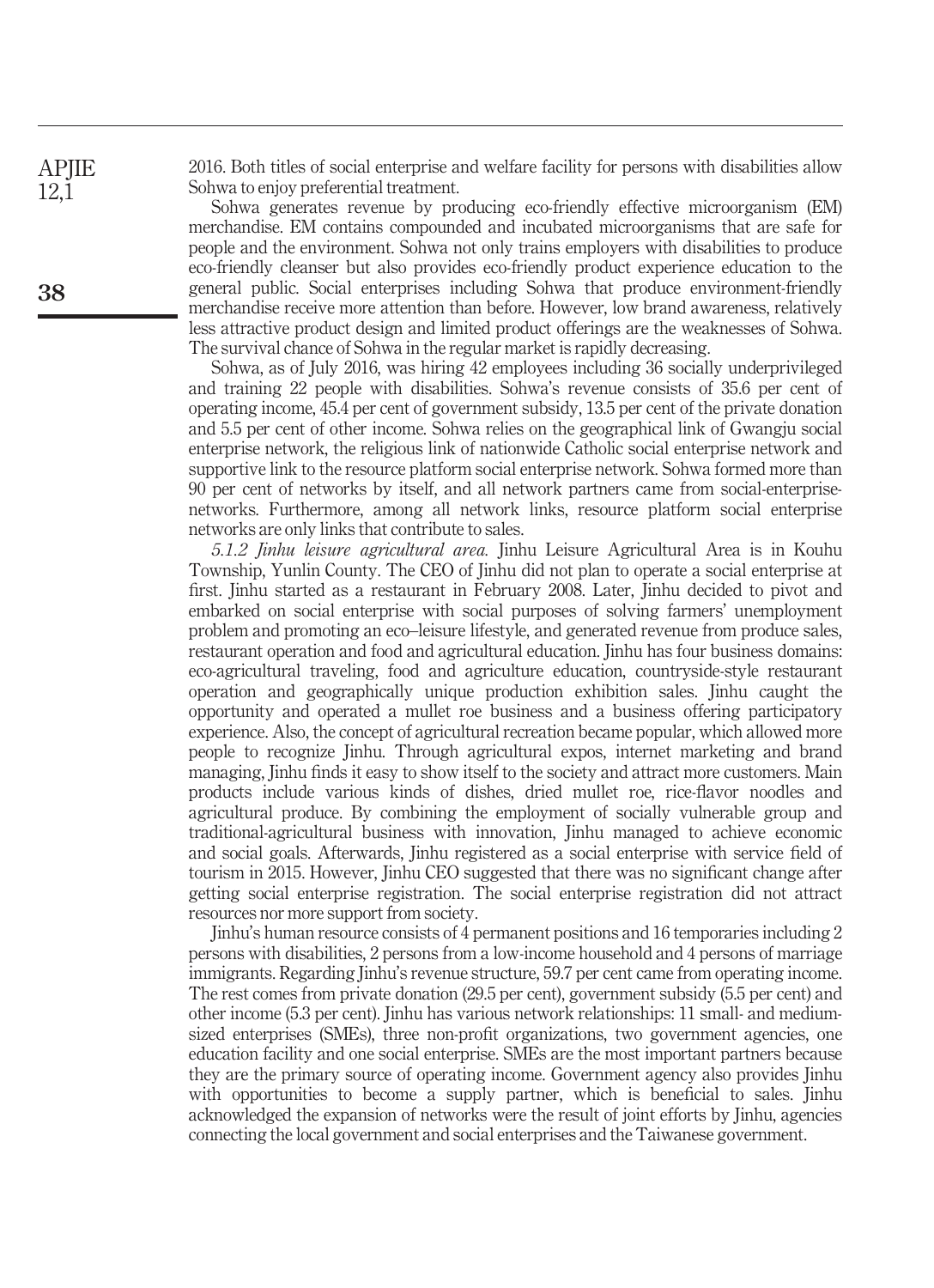#### 5.2 Institutional environments

Social enterprises in Korea were a vehicle for a government-driven aid policy to the depressed economy during and after the Asian Crisis. Korean government places an institutional support for social enterprises. Korean social enterprises are a social institution that the government invites people to participate and do not immediately face bankruptcy because there is tangible and intangible support from the government. Korean government supports social enterprises with direct monetary assistance on costs such as operation, personnel and facility expenses. Marketing and sales assistance facilitate sales to government agencies, government invested public companies and other public organizations. Tax break is also allowed as well as support for the social insurance premium. "Social Enterprises Promotion Act" guarantees Sohwa as a social enterprise, and "Act on Welfare of Persons with Disabilities" guarantees Sohwa not only as a certified welfare facility for persons with disabilities but also with a preferred supply partner for public institutions.

Taiwan has "Program on the Action of Social Enterprises". Ministry of Economic Affairs authorizes Taiwan NPO Self-Regulation Alliance to establish social enterprise registration platform, and the alliance has the authority to decide the eligibility for registration. There is no specific statement about "social enterprise registration" in the program, lacking legal footing. Many enterprises that are not registered as a social enterprise but are doing what "social enterprise" is supposed to do. Without a formal legal foundation and government support, institutional environment is not friendly to social enterprises. Taiwanese social enterprises act like ordinary small and medium-sized companies. For this reason, motivation to act in a socially conscious way is voluntary and has little relationship with gaining support from outside. Thus, every company has the opportunity to gain social enterprise registration, and there is a possibility that a real social enterprise is not registered.

Social enterprises in Taiwan are different from most of other countries' because social enterprises in other countries are top–down type while in Taiwan they are bottom up. While social enterprises in the United Kingdom, Hong Kong and South Korea grew from organizations that were relying on resources from government, social enterprises in Taiwan grew from the bottom of the society. In Taiwan, individuals recognize social problems and work their way out to find a solution without relying on public recognition or support. The grassroots nature and high internal locus of legitimacy are distinguishing traits.

#### 5.3 Resource acquisitions strategies

5.3.1 Human resource acquisition. Sohwa with the aim of providing job opportunities to the disabled hires 42 employees including 7 permanent and 35 temporary positions. Sohwa hires 35 disabled so that it is qualified to keep social enterprises certification and also be a certified welfare facility for persons with disabilities. Sharing Sohwa's vision is not a primary qualification for employment. Jinhu employs 16 temporary positions out of 20 employees. Jinhu hires two persons with disabilities, two persons from a low-income household and four persons of marriage immigrants. Although Jinhu aims to provide job opportunities for jobless farmers, it needs talented people to stay profitable. Jinhu places a high value on sharing the same vision with job applicants. Whether a job applicant approves of the philosophy of social enterprise is vital. In sum, Jinhu has built its human resource with 40 per cent of the vulnerable and 60 per cent of talented employees with same organizational vision.

5.3.2 Financial resource acquisition. Operating income contributes 35.6 per cent of Sohwa's and 59.6 per cent of Jinhu's total income; government subsidy and private donation collectively become 58.9 per cent of Sohwa's and 35.0 per cent of Jinhu's total income. Other **Legitimacy** and startup resource acquisition

39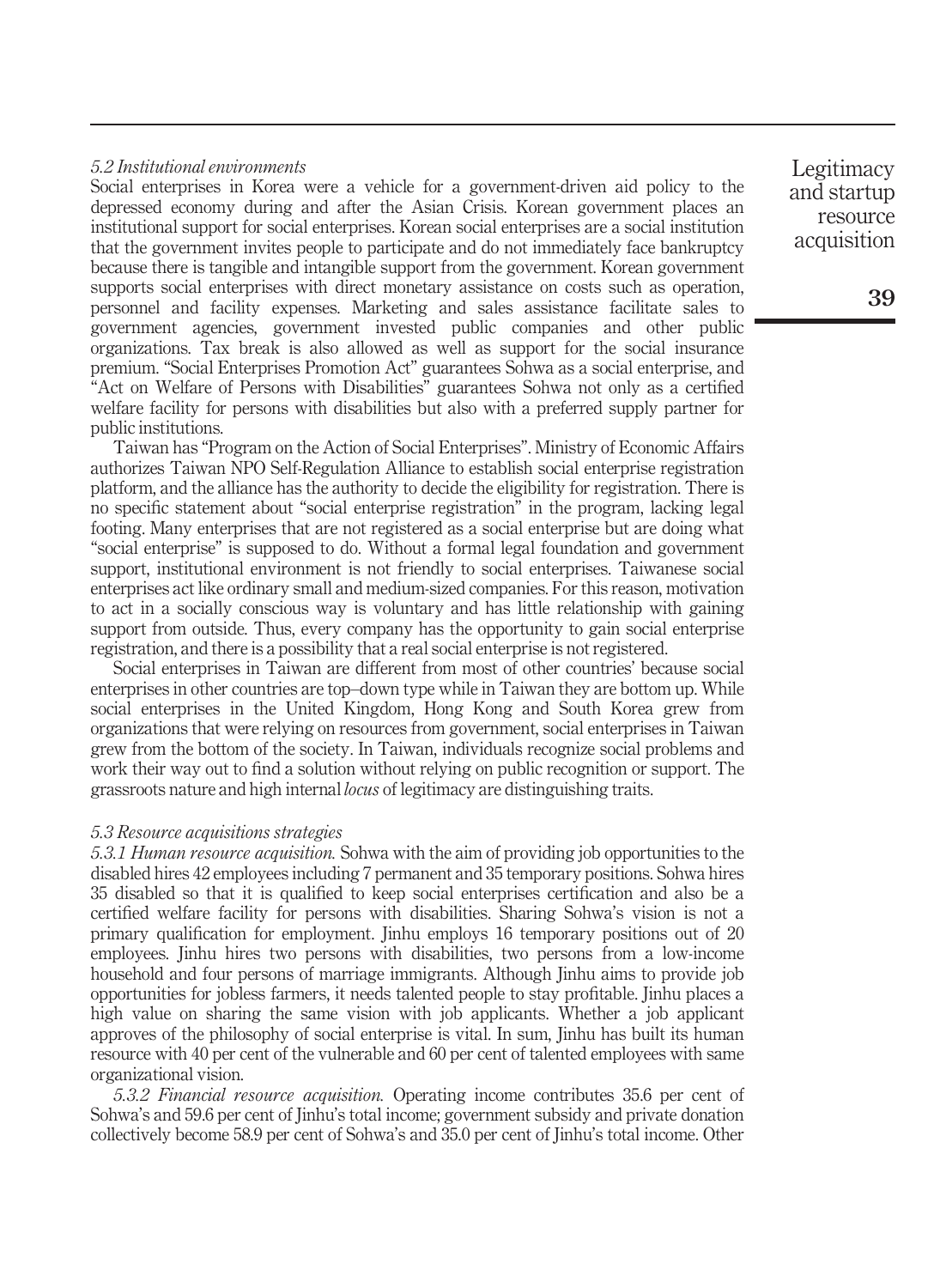incomes in both enterprises are at the same level. Sohwa's operating income is low compared with government subsidy which contains support from Ministry of Employment and Labor and Ministry of Health and Welfare. Without the external support, it would be difficult for Sohwa to survive. Though Sohwa emphasized the importance of operating income, it is a fact that Sohwa is on a life support from the government. As for Jinhu, operating income makes almost 60 per cent of total income. Jinhu emphasizes income from business activities for three reasons: survival, independence and expansion. To survive in the environment and become independent and grow, it is necessary for Jinhu to increase operating income. Jinhu has 5 per cent of government subsidy and 30 per cent of the private donation. Social enterprises in Taiwan can apply government subsidy, not through the name of social enterprise but industry membership. What is intriguing is that private donation from people, associations and SME's is relatively high in comparison with government subsidy.

5.3.3 Network resource acquisition. Sohwa allies with other social enterprises including Gwangju social enterprises, Catholic social enterprises and resource platform social enterprises. Sohwa values these networks for they are partners who share similar difficulties and may become each other's consolation in difficult times. However, Jinhu allied with several kinds of organizations and the big emphasis is on the relationship with SMEs. In Jinhu's case, alliances with SMEs, social enterprises, education facilities, government agencies and non-profit organizations gave valuable chances to carefully evaluate how business partners and customers see Jinhu. By prioritizing choices that could help increase operating income, Jinhu was able to benefit from a relationship with SMEs and government agency alliances and became profitable. Jinhu confirmed that network resources are actual advantages rather than pretty decoration to the company.

#### 6. Discussion

Sohwa is in a friendly institutional environment. With government-issued certifications, Sohwa is readily accepted by the society. Sohwa has a high external locus of legitimacy. Jinhu is a registered social enterprise in Taiwan. However, organizations with social enterprise registration do not look any more proper, desirable or better than those without the registration. Many organizations in Taiwan that exercise social enterprise philosophy do not have registration. Though the Taiwanese system that issues the social enterprise registration, it is titular at best. As Jinhu's behavior is similar to that of ordinary business companies, Jinhu's external *locus* of legitimacy may not be very high. This discussion leads to view Sohwa as an organization with high external *locus* of legitimacy and Jinhu one with medium-low locus of external legitimacy.

In Sohwa's case, it maintains a big emphasis on external *locus* of legitimacy but pays low-to-medium attention to an internal *locus* of legitimacy, which can be understood as Sohwa's status is more given than chosen. Jinhu maintains medium-to-low level on external locus of legitimacy but a high level of internal locus of legitimacy, which suggests that Jinhu's status is more chosen than given. Both Sohwa and Jinhu pursue social purpose and business purpose simultaneously. Nevertheless, under a different level of external and internal *locus* of legitimacy, they respond to the environment with different strategies.

Startups with greater dependence on external locus of legitimacy than the internal locus of legitimacy tend to hire employees to fulfill the external expectation. Contrarily, startups with high internal *locus* of legitimacy will hire employees who can be part of achieving organization's goal.

Regarding human resource acquisition strategy, Sohwa is high on external locus of legitimacy and lows on internal locus of legitimacy. Sohwa not only wants to but need to hire socially vulnerable people because institutional environment requires Sohwa to maintain the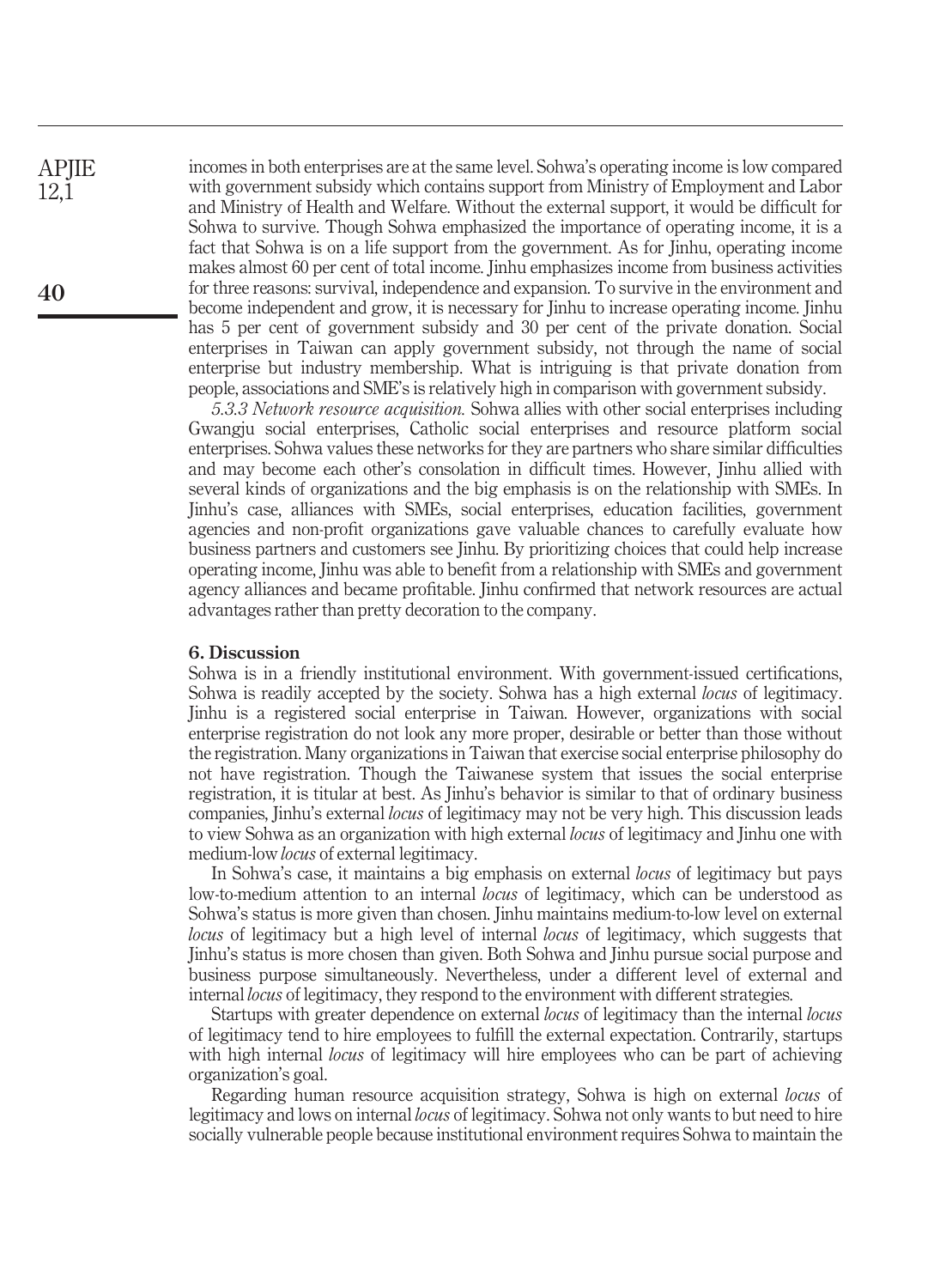status of a social enterprise and a welfare facility for persons with disabilities. When hiring new temporary employees, the first requirement is that he/she must be a person with a disability, regardless of the person's knowledge about business, or the sharing of Sohwa's vision. Sohwa hired some employees to fulfill the institutional expectation. Above observations confirm P1-1.

Jinhu is high on internal locus of legitimacy and has a medium emphasis on external locus of legitimacy. Jinhu values job applicants who can share Jinhu's goals. General knowledge about social enterprise and acceptance of dual organization purposes are essential as well. As it is a business company, it must follow Taiwanese business law. The society defines Jinhu as an ordinary business company, so it does not have to obey other rules except for the business law. Jinhu suggested that even though they want to give help to every jobless farmer, it is beyond its capacity. Therefore, Jinhu hired as much the vulnerable as it could, while other employees must be business-savvy and share same goals with the organization. By doing so, Jinhu provided occupations to the vulnerable and stayed profitable with the contribution from employees with business knowledge and skills. In sum, P1 has supporting evidence from the analysis.

Startups with a higher degree of external locus of legitimacy than the internal locus of legitimacy tend to neglect profitability, and startups with a greater emphasis on internal *locus* of legitimacy tend to emphasize activities contributing to profit generation.

When Sohwa was qualified as a social enterprise in 2012, Sohwa's income consisted of 29.6 per cent of operating revenue, 53.8 per cent of government subsidy, 12.4 per cent of the private donation and 4.2 per cent of other income. Emphasis on external locus of legitimacy brings more outside financial support. Though operating revenue is always less than the sum of government subsidy and private donation, it is difficult to conclude that startups with high external *locus* of legitimacy than the internal *locus* of legitimacy are all paying less attention to become financially viable.

With relative minimal support from the outside institutions, Jinhu must emphasize on business activities to be self-sufficient and financially viable, and thus operate independently and expand its business. Jinhu's case confirms that startups with a higher degree of internal *locus* of legitimacy will tend to emphasize the liveliness of core business activities. Both Sohwa and Jinhu view operating income important, but there is more difference than similarity. For Sohwa, it was just income, but for Jinhu, it was a lifeline. In sum, it is difficult to say the analysis provided enough evidence to support P2-1, but P2-2 has convincing evidence. Thus, we have partial support for P2.

Startups with high external locus of legitimacy tend to ally with organizations of similar responsibilities to institutional pressures, while startups with high internal locus of legitimacy tend to ally with organizations with resources necessary for survival and growth.

Sohwa established a network of local social enterprises, Catholic social enterprises and social enterprises which aim to support social enterprises. Sohwa said that there wasn't any chance to ally with ordinary profit-seeking companies. Furthermore, the public viewed a social enterprise with skepticism if the social enterprise has ties with for-profit companies, preventing Sohwa from diversifying its network relationship.

Jinhu allied with organizations that generate operating income. The CEO of Jinhu seemed to understand that network participation incurs costs and that is why Jinhu put greater emphasis on generating income from the relationship with network partners. Jinhu established a strong network resource base so that Jinhu used and reciprocated the resources committed by network partners, Jinhu presented itself as for-profit organizations rather than a kind organization. Evidence shows that a startup's network resource acquisition has a meaningful relationship with *locus* of legitimacy and confirms P3.

[Figure 2](#page-10-0) shows the results of the analysis.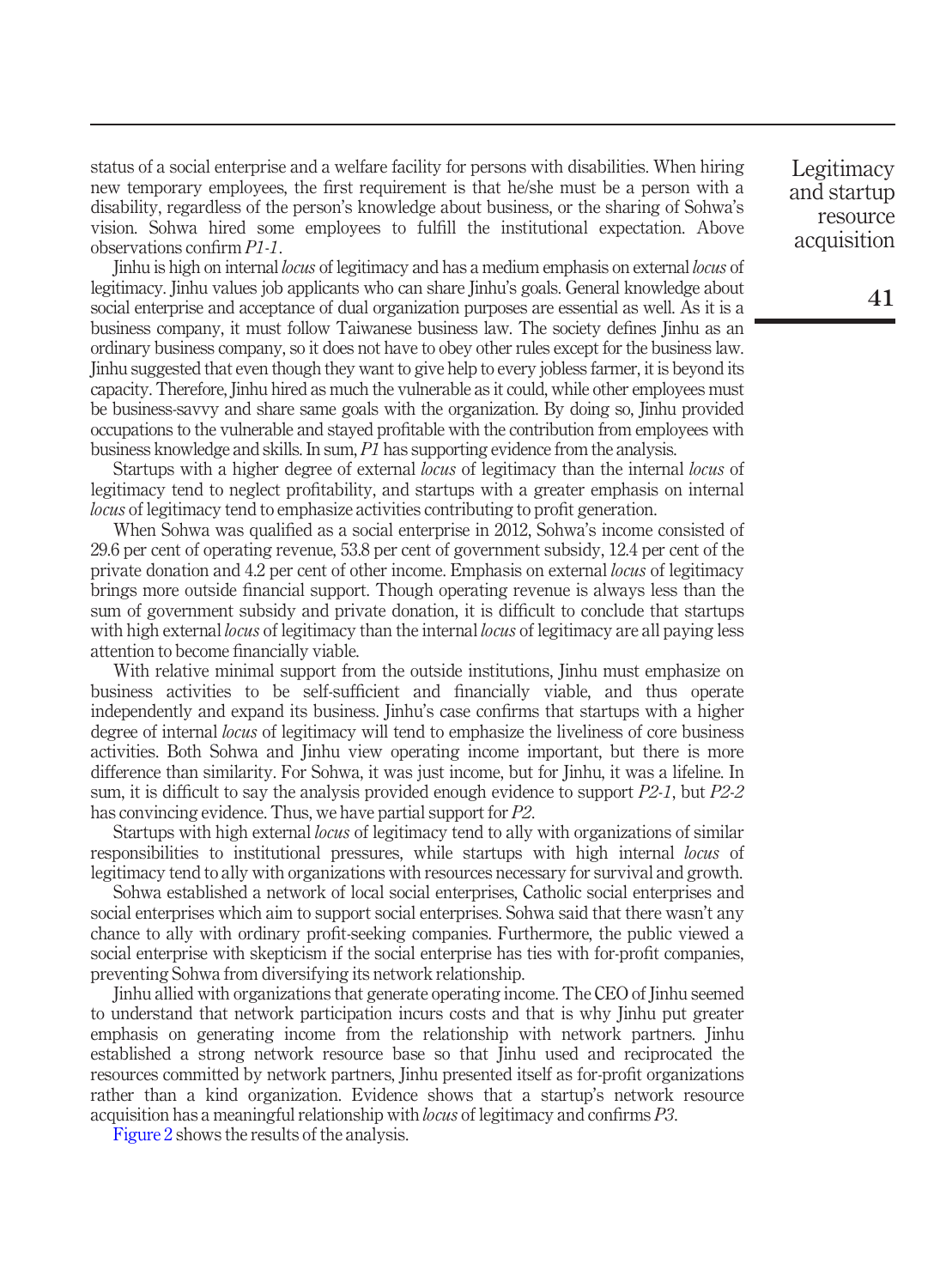

#### <span id="page-10-0"></span>7. Conclusions, implications and limitations

We reviewed relevant literature to build a theoretical foundation for the concept of locus of legitimacy and three propositions about the relationship between locus of legitimacy and startup's human, financial and network resource acquisition strategies. Analysis of cases about Korean and Taiwanese social enterprises demonstrates that startup's human and network resource acquisition strategy are highly related to locus of legitimacy. We found partial support for the proposition on the financial resource acquisition. Theoretical and empirical analyses show that startups with a high degree of external *locus* of legitimacy tend to hire employees to meet the institutional expectation from the outside and tend to ally with organizations with similar legitimacy. However, startups with high internal *locus* of legitimacy tend to hire employees who can fulfill organization's goal to survive as business organizations and tend to ally with organizations with contributing resources.

We contribute to the literature on legitimacy in particular and institutional theory in general. Legitimacy in a conventional view is, in fact, legitimacy with external locus. There is the internal *locus* of legitimacy that exists within an organization. Locus of legitimacy can also provide an additional explanation for decoupling. As decoupling occurs when institutional demands and functions of the organization are incompatible [\(Meyer and Rowan, 1977\)](#page-11-12), decoupling assumes that institutional demand comes only from the outside: external locus of legitimacy. Decoupling [\(Meyer and Rowan, 1977](#page-11-12)) can explain how organizations protect their technical core by creating narratives why organizations do things differently despite the institutional pressure from the outside. However, decoupling argument may not provide sufficient explanation for the emergence of self-motivated social enterprises in Taiwan. Moreover, decoupling may not give a compelling story about Jinhu's internal logic of pursuing social and economic goals simultaneously without telling different stories to outside observers. In this regard, we cautiously believe that a different idea such as locus of legitimacy is needed to explain how internal locus of legitimacy influences organizational and entrepreneurial decisions. Locus of legitimacy suggests that both external and internal legitimacy influence organizational decisions. Thus, we proposed locus of legitimacy as a lens to contribute to the existing legitimacy studies.

There are three main practical contributions. For social enterprises in Taiwan, we offer the policy implications about whether formal legal boundaries are to establish or whether the government needs to remain as a silent helper or to become a more aggressive aid. Although researchers in Taiwan suggest that the government and the corporations are two entities that shall never get directly involved in social enterprises, Taiwan may learn a thing or two from the Korean government's choice to establish the formal institution. Second, for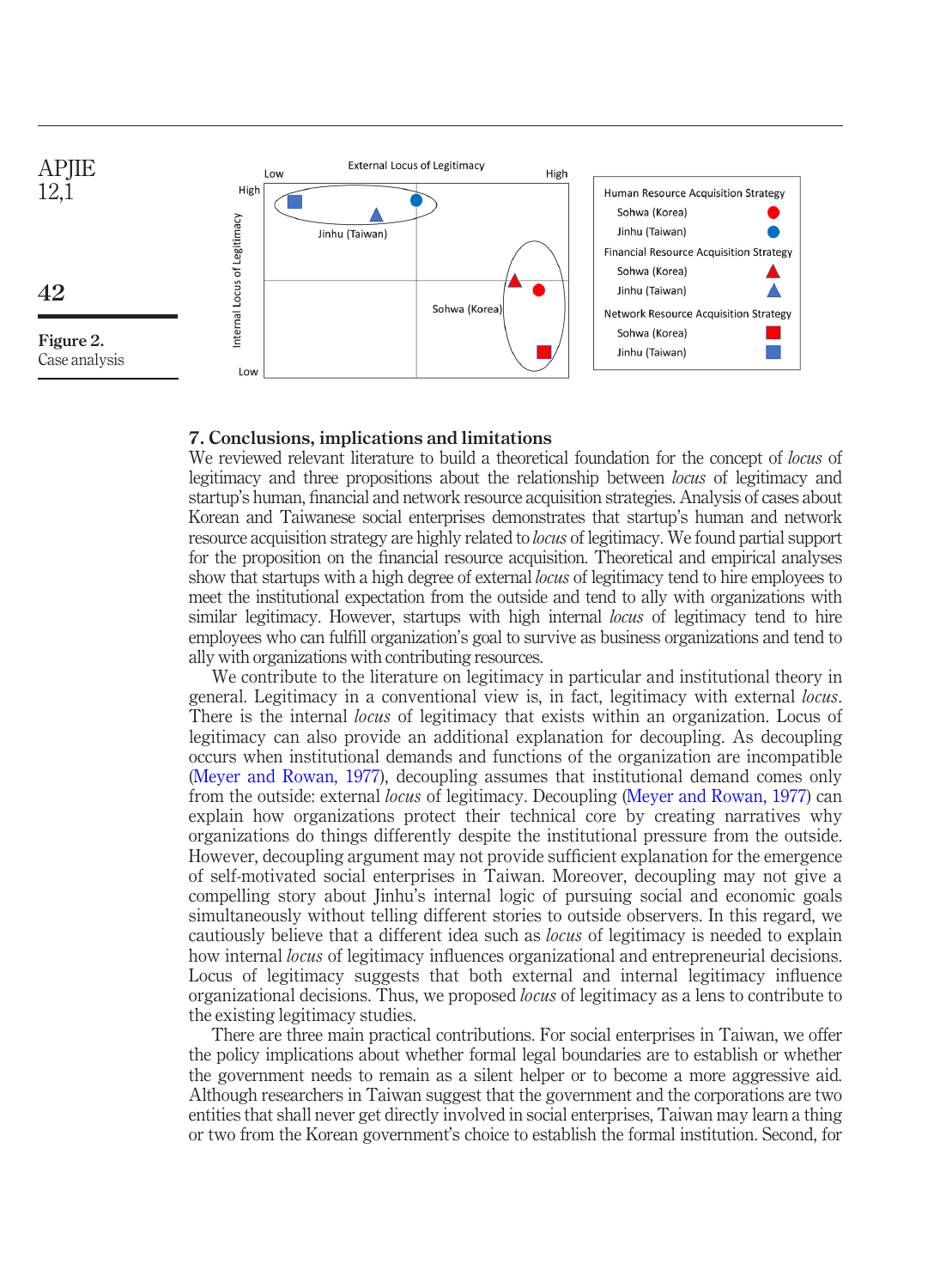social enterprises in Korea, they shall think more about the nature of the social enterprise, a business organization with social purpose. As social enterprises in Korea enjoy lots of support by paying all the attention to an external *locus* of legitimacy, they can concentrate on exploring and cultivating internal locus of legitimacy. By enhancing internal locus of legitimacy, social enterprises in Korea may meaningfully pursue economic and social goals. Finally, both Korean and Taiwanese government may have a balanced view about social enterprises as there will be more social enterprises in the future.

There are several limitations to this study, which may be overcome by future endeavor. First, the concept of *locus* of legitimacy is still in its infancy and may require further development. For instance, it is yet to be examined and discussed whether the *locus* of legitimacy has any fit with existing institution theory. Second, we use case analysis to corroborate the theoretical claims. Future research could verify our claims with more rigorous methods such as rigorous measurements. The third limitation is that in this research, it only looked into human, financial and network resources because these resources are essential for startups. Future research shall look into other aspects of the organization.

#### References

- <span id="page-11-1"></span>Armanios, D.E., Eesley, C.E., Li, J. and Eisenhardt, K.M. (2016), "How entrepreneurs leverage institutional intermediaries in emerging economies to acquire public resources", Strategic Management Journal, Vol. 38 No. 7, pp. 1373-1390.
- <span id="page-11-7"></span>Boeker, W. (1989), "Strategic change: the effects of founding and history", Academy of Management Journal, Vol. 32 No. 3, pp. 489-515.
- <span id="page-11-6"></span>Dart, R. (2004), "The legitimacy of social enterprise", Nonprofit Management and Leadership, Vol. 14 No. 4, pp. 411-424.
- <span id="page-11-10"></span>DiMaggio, P. and Powell, W.W. (1983), "The iron cage revisited: collective rationality and institutional isomorphism in organizational fields", American Sociological Review, Vol. 48 No. 2, pp. 147-160.
- <span id="page-11-4"></span>Dowling, J. and Pfeffer, J. (1975), "Organizational legitimacy: social values and organizational behavior", Pacific Sociological Review, Vol. 18 No. 1, pp. 122-136.
- <span id="page-11-3"></span>Drover, W., Busenitz, L., Matusik, S., Townsend, D., Anglin, A. and Dushnitsky, G. (2017), "A review and road map of entrepreneurial equity financing research: venture capital, corporate venture capital, angel investment, crowdfunding, and accelerators", Journal of Management, Vol. 43 No. 6, pp. 1820-1853.
- <span id="page-11-8"></span>Johnson, V. (2007), "What is organizational imprinting? Cultural entrepreneurship in the founding of the Paris opera", American Journal of Sociology, Vol. 113 No. 1, pp. 97-127.
- <span id="page-11-2"></span>Lofsten, H. (2016), "Business and innovation resources; determinants for the survival of new technology-based firms", Management Decision, Vol. 54 No. 1, pp. 88-106.
- <span id="page-11-12"></span>Meyer, J.W. and Rowan, B. (1977), "Institutionalized organizations: formal structure as myth and ceremony", American Journal of Sociology, Vol. 83 No. 2, pp. 340-363.
- <span id="page-11-9"></span>Milanov, H. and Fernhaber, S.A. (2009), "The impact of early imprinting on the evolution of new venture networks", Journal of Business Venturing, Vol. 24 No. 1, pp. 46-61.
- <span id="page-11-5"></span>Mingxiu, J. and Yanru, L. (2011), "The social enterprise experience: policy recommendations based on social enterprise in the US, UK, Hong Kong and Taiwan", China Nonprofit Review, Vol. 1, p. 7.
- <span id="page-11-11"></span>Oliver, C. (1991), "Strategic responses to institutional processes", Academy of Management Review, Vol. 16 No. 1, pp. 145-179.
- <span id="page-11-0"></span>Parida, V., Lahti, T. and Wincent, J. (2016), "Exploration and exploitation and firm performance variability: a study of ambidexterity in entrepreneurial firms", International Entrepreneurship and Management Journal, Vol. 12 No. 4, pp. 1147-1164.